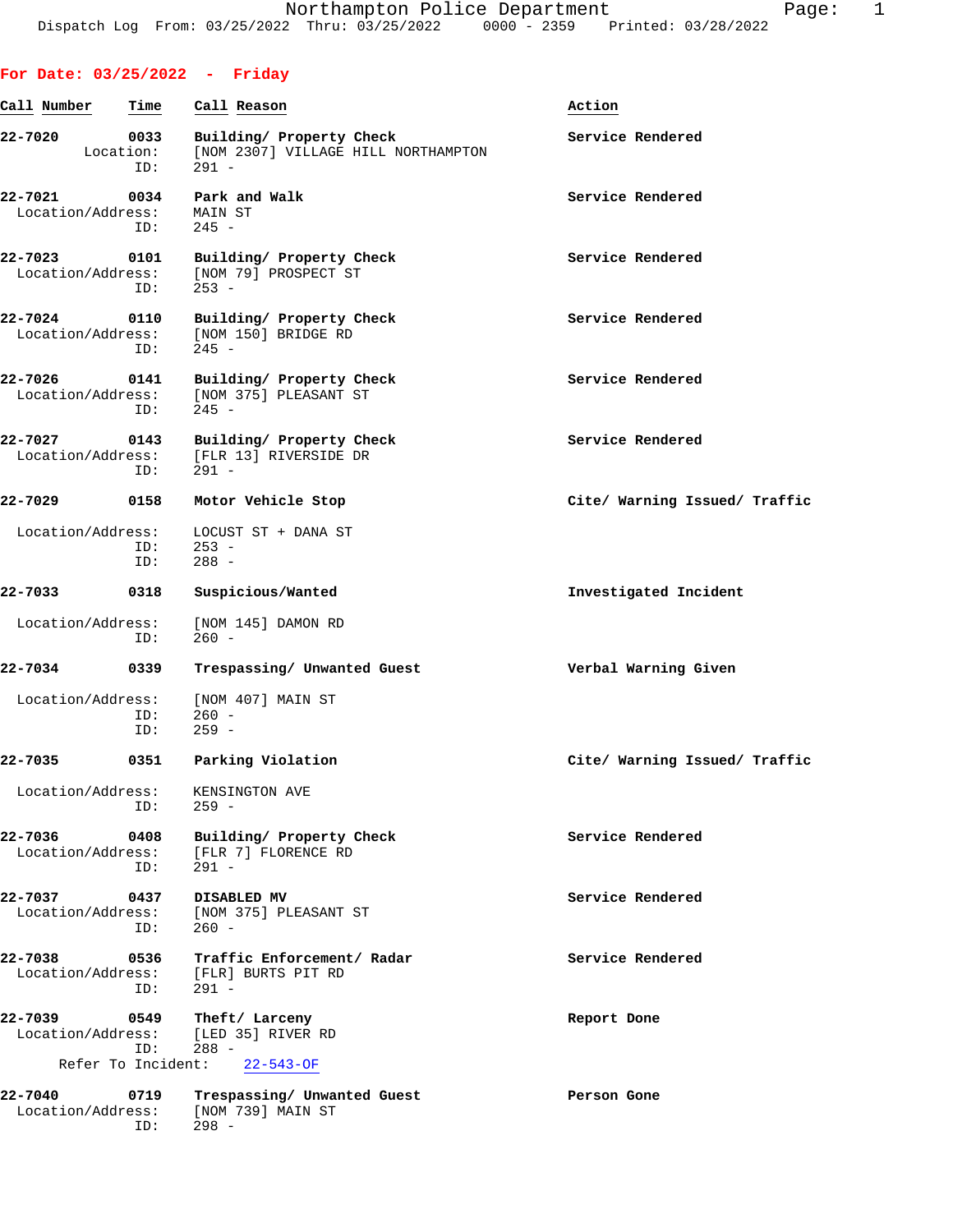230 -

**22-7042 0809 Auto Crime, Theft of Auto Investigated Incident** Location/Address: N ELM ST<br>ID: 157 -ID: Refer To Incident: 22-544-OF **22-7043 0824 Motor Vehicle Stop Verbal Warning Given** Location/Address: [LED 21] N MAIN ST ID: 178 - **22-7044 0825 Alarm/ Burglar/ Holdup Panic False Alarm** Location/Address: [FLR 970] ELM ST ID: 187 -<br>ID: 217 -217 -**22-7046 0836 Trespassing/ Unwanted Guest Service Rendered** Location/Address: MAIN ST ID: 298 -  $230 -$  ID: 191 - **22-7049 0914 Traffic Accident Investigated Incident** Location/Address: [NOM 2856] BRIDGE ST ID: 242 - **22-7050 0924 Traffic Enforcement/ Radar Cite/ Warning Issued/ Traffic** Location/Address: CRAFTS AVE + OLD SOUTH ST ID: 298 -  $230 -$ **22-7051 0934 Investigation Investigated Incident** Location/Address: FEDERAL ST ID: 270 - Refer To Incident: 22-506-OF **22-7052 0945 Trespassing/ Unwanted Guest Service Rendered** Location/Address: [NOM 739] MAIN ST ID: 191 - ID: 262 - ID: 298 - 230 - **22-7053 1013 Motor Vehicle Stop Cite/ Warning Issued/ Traffic** Location/Address: [NOM 200] KING ST<br>ID: 298 - $ID:$  230 - **22-7056 1030 Motor Vehicle Stop Cite/ Warning Issued/ Traffic** Location/Address: [NOM 184] KING ST<br>ID: 298 - $298 -$ <br> $230 230 -$ **22-7060 1136 Public Service, Check Welfare Investigated Incident** Location/Address: MARKET ST + BRIDGE ST ID: 191 - **22-7061 1222 Suspicious/Wanted Investigated Incident** Location/Address: [NOM 96] MASONIC ST ID: 197 - **22-7062 1224 Investigation Service Rendered**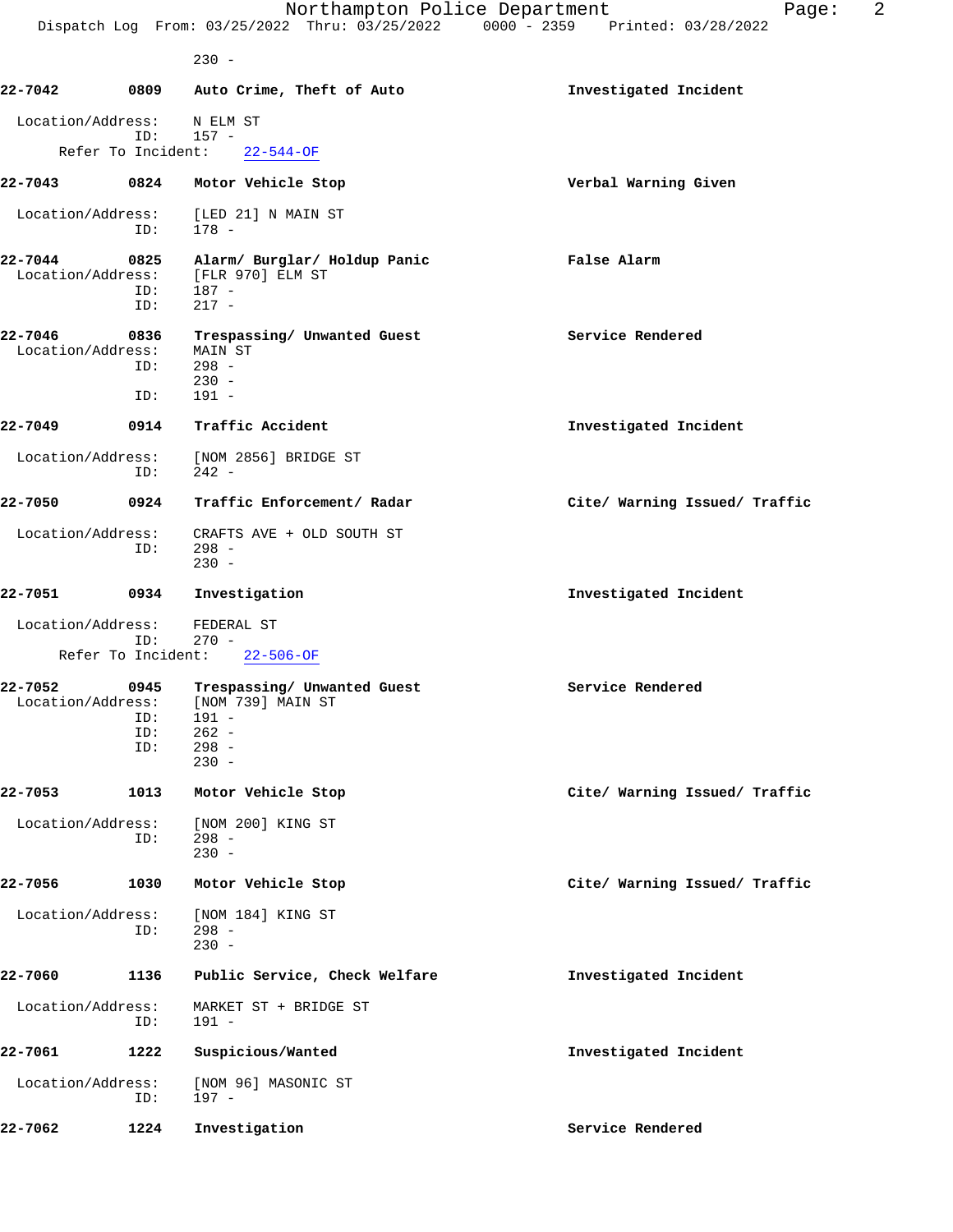|                              |                          | Northampton Police Department<br>Dispatch Log From: 03/25/2022 Thru: 03/25/2022 0000 - 2359 Printed: 03/28/2022                           | 3<br>Page:                    |
|------------------------------|--------------------------|-------------------------------------------------------------------------------------------------------------------------------------------|-------------------------------|
| Location/Address:            |                          | [NOM 1756] N KING ST                                                                                                                      |                               |
| Refer To Incident:           | ID:                      | $247 -$<br>$22 - 537 - OF$                                                                                                                |                               |
| 22-7063                      | 1225                     | Juvenile Problem                                                                                                                          | Investigated Incident         |
| Location/Address:            | ID:                      | [NOM 28] ELM ST<br>157 -                                                                                                                  |                               |
| 22-7064<br>Location/Address: | 1242<br>ID:              | DISABLED MV<br>N KING ST + HATFIELD ST<br>$247 -$                                                                                         | Service Rendered              |
| 22-7065<br>Location/Address: | 1244<br>ID:              | Traffic Accident<br>N ELM ST + LOCUST ST<br>$187 -$                                                                                       | Service Rendered              |
| 22-7066                      | 1245                     | Motor Vehicle Stop                                                                                                                        | Verbal Warning Given          |
| Location/Address:            | ID:                      | RIDGEWOOD TER<br>$262 -$                                                                                                                  |                               |
| 22-7069<br>Location/Address: | 1304<br>ID:              | Public Service, Check Welfare<br>[NOM 574] BRIDGE ST<br>$298 -$<br>$230 -$                                                                | Service Rendered              |
| 22-7070                      | 1305                     | Motor Vehicle Stop                                                                                                                        | Cite/ Warning Issued/ Traffic |
| Location/Address:            | ID:                      | JACKSON ST + BRIDGE RD<br>$262 -$                                                                                                         |                               |
| 22-7072                      | 1319                     | Motor Vehicle Stop                                                                                                                        | Cite/ Warning Issued/ Traffic |
| Location/Address:            | ID:                      | [NOM 302] PLEASANT ST<br>$298 -$<br>$230 -$                                                                                               |                               |
| 22-7073                      | 1321                     | Motor Vehicle Stop                                                                                                                        | Investigated Incident         |
| Location/Address:            | ID:<br>ID:               | FINN ST + PROSPECT ST<br>$262 -$<br>$197 -$                                                                                               |                               |
| 22-7077<br>Location/Address: | 1350<br>ID:              | Harassment / Stalking<br>[NOM 789] BRIDGE ST<br>191 -                                                                                     | Service Rendered              |
| 22-7076<br>Location/Address: | 1351<br>ID:<br>ID:       | Alarm/ Burglar/ Holdup Panic<br>[FLR 418] PARK HILL RD<br>$187 -$<br>$157 -$                                                              | False Alarm                   |
| 22-7080<br>Location/Address: | 1407<br>ID: 187 -<br>ID: | Disturbance<br>[NOM 1917] WEST ST<br>$262 -$                                                                                              | Peace Restored                |
| 22-7081                      | ID:                      | 1422 Suspicious/Wanted<br>Location/Address: [NOM 1917] WEST ST<br>262 -                                                                   | Report Done                   |
| 22-7082                      | ID:                      | Refer To Incident: 21-1369-OF<br>1432 Damage/ Vandalism<br>Location/Address: [FLR 239] BRIDGE RD<br>187 -<br>Refer To Incident: 22-546-OF | Report Done                   |
|                              |                          | Additional Activity: 03/25/2022 1445 Dzialo - 2519, Brent 0ther 1 Hrs 25 Min                                                              |                               |
| 22-7083                      |                          | 1436 Property, Lost/Found<br>Location/Address: [NOM 2744] PLEASANT ST                                                                     | Report Done                   |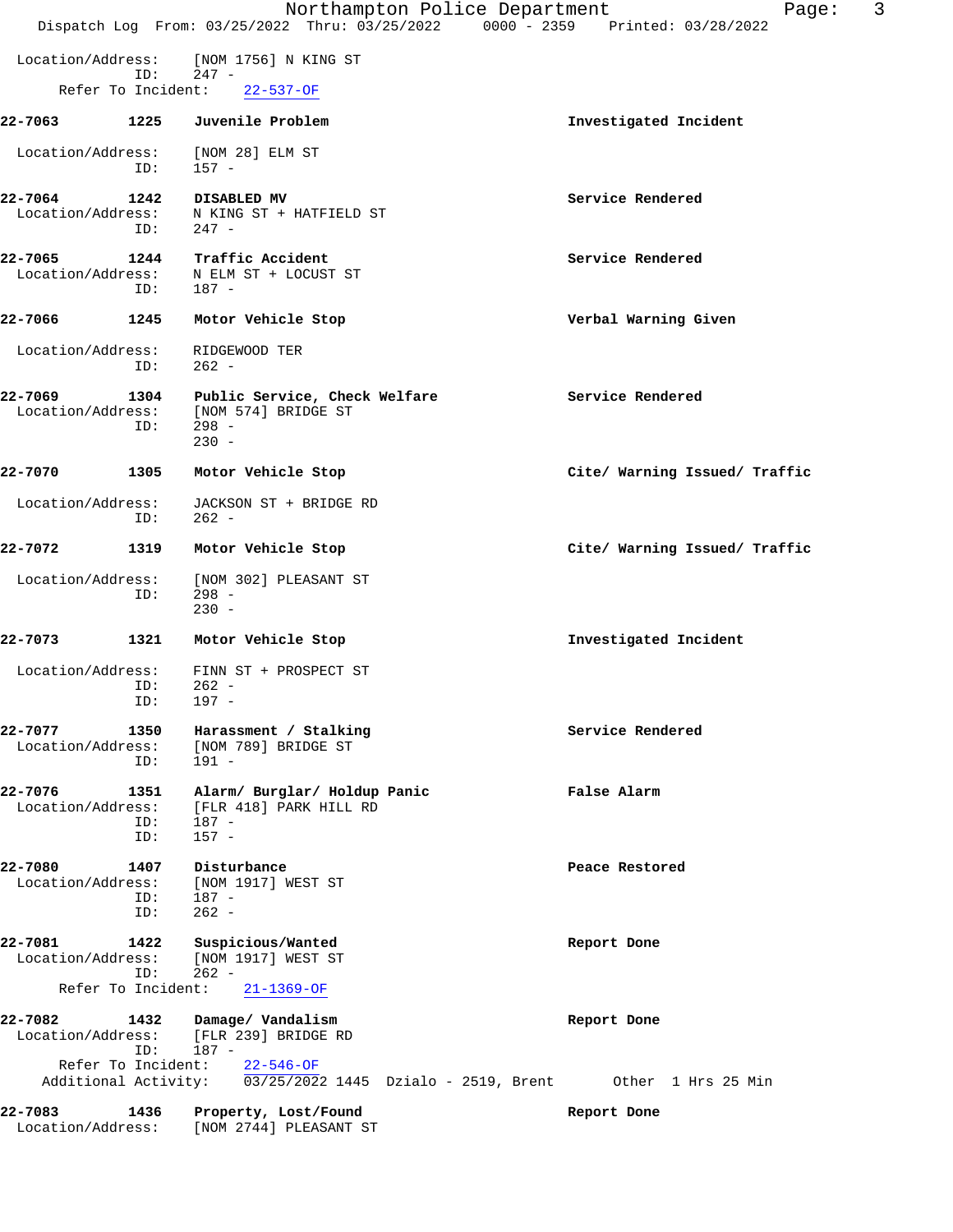| л<br>aqe |  |
|----------|--|
|----------|--|

 ID: 126 - Refer To Incident: 22-545-OF **22-7086 1504 Property, Lost/Found Report Done** Location/Address: BRIDGE ST ID: 121 - Refer To Incident: **22-7088 1516 Animal Service Rendered** Location/Address: FORBES AVE<br>ID: 427 -ID: **22-7089 1534 Disturbance Service Rendered** Location/Address: [NOM 1986] BRIDGE RD ID: 203 - ID: 191 -<br>ID: 242 - ID: 242 - **22-7090 1554 Traffic, Complaint/Hazard Area Search Negative** Location/Address: MT TOM RD ID: 248 - ID: 191 - **22-7091 1633 Suspicious/Wanted Investigated Incident** Location/Address: [NOM 92] HAMPTON AVE <br>ID: 242 -ID: 242 -<br>ID: 191 - ID: 191 - ID: 277 - **22-7098 1737 Traffic, Complaint/Hazard Investigated Incident** Location/Address: HATFIELD ST + N ELM ST<br>ID: 248 - $248 -$  ID: 242 - **22-7099 1741 Traffic Accident Investigated Incident** Vicinity of: [NOM 2856] BRIDGE ST ID: 191 - **22-7103 1823 Motor Vehicle Stop Cite/ Warning Issued/ Traffic** Location/Address: [NOM 326] PLEASANT ST ID: 242 - **22-7104 1844 Traffic, Complaint/Hazard Area Search Negative** Location/Address: BRIDGE ST + DAMON RD ID: 191 - **22-7108 1934 Alarm/ Burglar/ Holdup Panic False Alarm** Location/Address: [NOM 293] KING ST<br>ID: 242 - ID: 242 - ID: 191 - **22-7111 2021 Driving Under Influence Investigated Incident** Location/Address: [FLR 142] MAIN ST ID: 242 - ID: 191 - **22-7113 2026 Traffic Accident Cite/ Warning Issued/ Traffic** Location/Address: [NOM 2128] BURTS PIT RD Fire Unit: E2-Pumper-Engine 2 EMS Unit: A04-Fire Ambulance<br>ID: 242 -

ID: 242 -<br>ID: 191 -ID: 191 -<br>ID: 203 - $203 -$